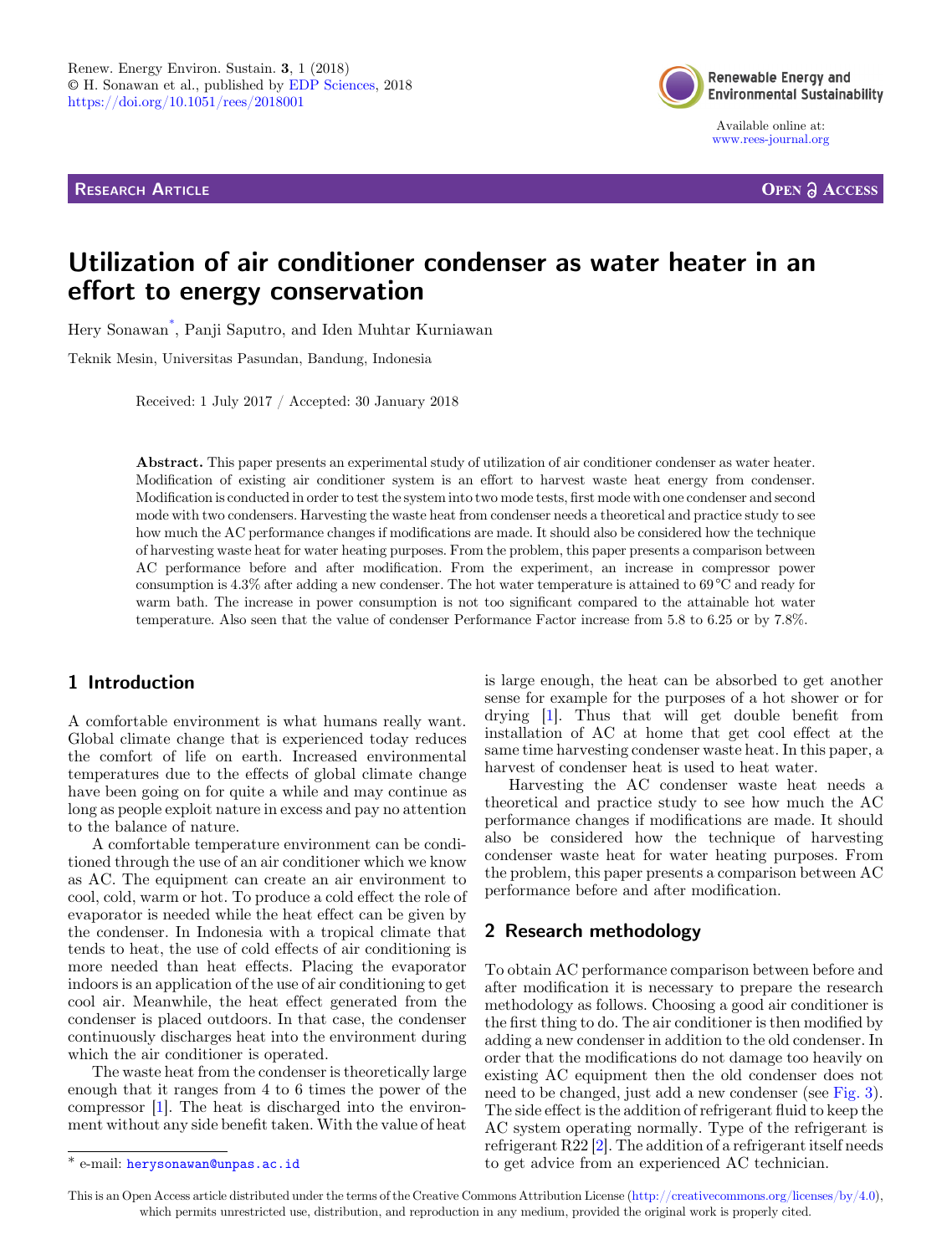<span id="page-1-0"></span>

Fig. 1. General cycle of refrigerant system of AC.

AC modification with the addition of a new condenser is illustrated schematically through Figure 1. The modified path is just around the condenser. The refrigerant vapor compressed by the compressor is first flowed to the new condenser and then continue to the old condenser. The addition of valve  $V_1$  to valve  $V_3$  is intended to regulate the flow of refrigerant. If  $V_2$  and  $V_3$  are closed and  $V_1$  is opened then AC runs as an old system, whereas if  $V_1$  is closed and  $V_2$  and  $V_3$  are opened then AC operates with two condensers.

Because the new condenser will have a role as a water heater then the condenser shape needs to adjust. The condenser form in this case is a coil of copper tube of a certain length and placed in a water tank ([Fig. 2](#page-2-0)). The waste heat from this new condenser will be absorbed by water so that the water temperature eventually rises to a certain level.

To obtain AC performance it is necessary to test and measure temperature and pressure at terminals 1, 2, 3, 4 and 5. The installation of temperature and pressure instruments at the five points is related to the data acquisition. The test of the air conditioning system is done by two modes: first mode test with single condenser (valve  $V_1$  opened and two other valves closed) and second mode test with double condenser (valve  $V_1$  closed and two other valves opened). From both modes, the temperature and pressure variables are measured through the data acquisition. Temperature sensor using LM35 and signal conditioner is Labjack U3-LV [[3\]](#page-3-0).

After getting the steady state variable then AC performance is calculated. AC performance is expressed by COP (coefficient of performance) and PF values. The equation for calculating COP and PF is expressed by equations  $(1)$  and  $(2)$ .

$$
COP = \frac{Q_E}{W_C},\tag{1}
$$

$$
PF = \frac{Q_C}{W_C}.\tag{2}
$$

The heat of the evaporator, the heat of old condenser and the new condenser are calculated by equations  $(3)$ – $(5)$ .

$$
Q_E = h_{1,(P,T)} - h_{5,(P,T)},
$$
\n(3)

$$
Q_{C,old} = h_{3,(P,T)} - h_{4,(P,T)},
$$
\n(4)

$$
Q_{C,new} = h_{2,(P,T)} - h_{3,(P,T)}.
$$
\n(5)

Work of compressor is calculated by equation (6).

$$
W_C = h_{2,(P,T)} - h_{1,(P,T)}.
$$
\n(6)

#### 3 Results and discussion

The histories of temperature measurement during first and second mode of testing are shown in [Figures 4](#page-2-0) and [5.](#page-3-0) The temperature history in the five terminals can be read from the graph. After 20 min, the temperature reading tends to be constant and the system is in steady state. 40 liters water temperatures rise slowly from the time the AC is switched on to a temperature of 69 °C. Water temperatures achieved are very significant and can be used for warm baths.

The temperature measurement history of [Figures 4](#page-2-0) and [5](#page-3-0) is further processed to identify the average temperature at terminals 1–5 when steady. The mean values of the temperature measurements are presented in [Table 1](#page-2-0) and [Table 2](#page-2-0). In addition the average compressor discharge pressure reading is also presented. Pressure at the compressor suction is not measured as it is considered a saturated vapor state at a temperature of  $T_1$ . Saturation pressure of refrigerant increased when the second mode operation compared to the first mode, causing the compressor pressure ratio decreased. This causes increasing the compressor work as the rising of rejected heat by the condenser. An indication of compressor power rising is indicated by the rising of electric current required by the compressor (see [Tab. 3\)](#page-2-0).

The temperature and pressure measurements listed in [Table 1](#page-2-0) and [Table 2](#page-2-0) is used to find refrigerant enthalpy and entropy from the thermodynamic table [\[2](#page-3-0)]. In first mode test at state 1, refrigerant vapor is considered as saturated. When compressed to higher pressure (state 2), refrigerant saturated vapor change to superheated state. Process statement of refrigeration cycle may be ilustrated such as in [Figure 6.](#page-3-0)

A superheated refrigerant is then condensed to become saturated liquid inside the condenser and throtthled by expansion valve to change its phase. To find refrigerant enthalpy and entropy, the state of the refrigerant has to be known first. State 1 is considered as saturated vapor and enthalpy will be found refer to measured temperature. State 2 is superheated which enthalpy and entropy is found refers to measured temperature and pressure. State 4 is considered as saturated liquid and state 5 is mixed phase which enthapy similar with enthalpy at state 4.

The installation of a new condenser on the path after compressor affects the addition of heat dissipation area from refrigerant to the environment. But the heat of the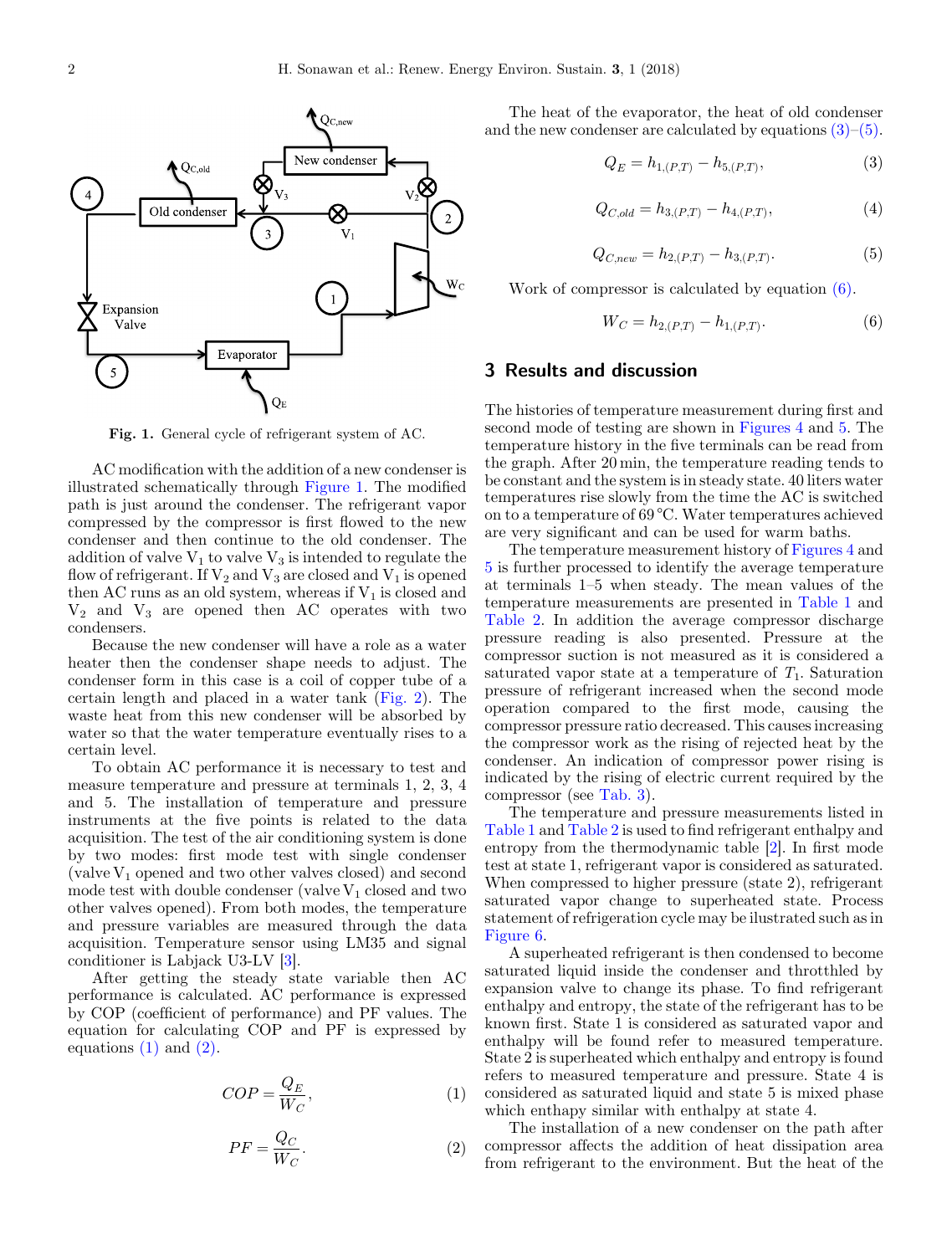<span id="page-2-0"></span>

Fig. 2. Copper coil of new condenser.



Fig. 3. Modified AC system with a new condenser.



Fig. 4. History of temperature measurement in first mode testing.

Table 1. The measured average temperature and pressure of refrigerant in the first mode test.

| $T_1$ (°C) | $T_2$ (°C) | $T_4$ (°C) | $T_5$ (°C) | $P_2$ (psig) |
|------------|------------|------------|------------|--------------|
| 12.16      | 75.15      | 51.97      | 16 12      | -315         |

Table 2. The measured average temperature and pressure of refrigerant in the second mode test.

|  | $T_1$ (°C) $T_2$ (°C) $T_3$ (°C) $T_4$ (°C) $T_5$ (°C) $T_{\text{water}}$ $P_2$ | $(^{\circ}C)$ (psig) |  |
|--|---------------------------------------------------------------------------------|----------------------|--|
|  | 12.51 73.21 57.66 48.86 18.90 69.79 310                                         |                      |  |

Table 3. The compressor electricity variables measurement.

| Before modification |                                                 |     | After modification |         |              |
|---------------------|-------------------------------------------------|-----|--------------------|---------|--------------|
|                     | Voltage Amperage Cosphi Voltage Amperage Cosphi |     |                    |         |              |
| 222.3               | 7.867                                           | 0.8 | 222.5              | 8 1 4 3 | $0.8 \; [4]$ |

new condenser does not make the refrigerant in it condensed. Condensation will occur in the old condenser. In general, there is a change in AC performance after modification by adding a new condenser. Summary of AC performance before and after modification is presented in [Table 4.](#page-3-0) The AC performance calculation refers to equations  $(1)$ – $(6)$ .

From the experiment, an increase in compressor power consumption is 4.3% after adding a new condenser and refrigerant R22. The increase in power consumption is not too significant compared to the attainable hot water temperature. Also seen that the value of condenser Performance Factor increase from 5.8 to 6.25 or by 7.8%.